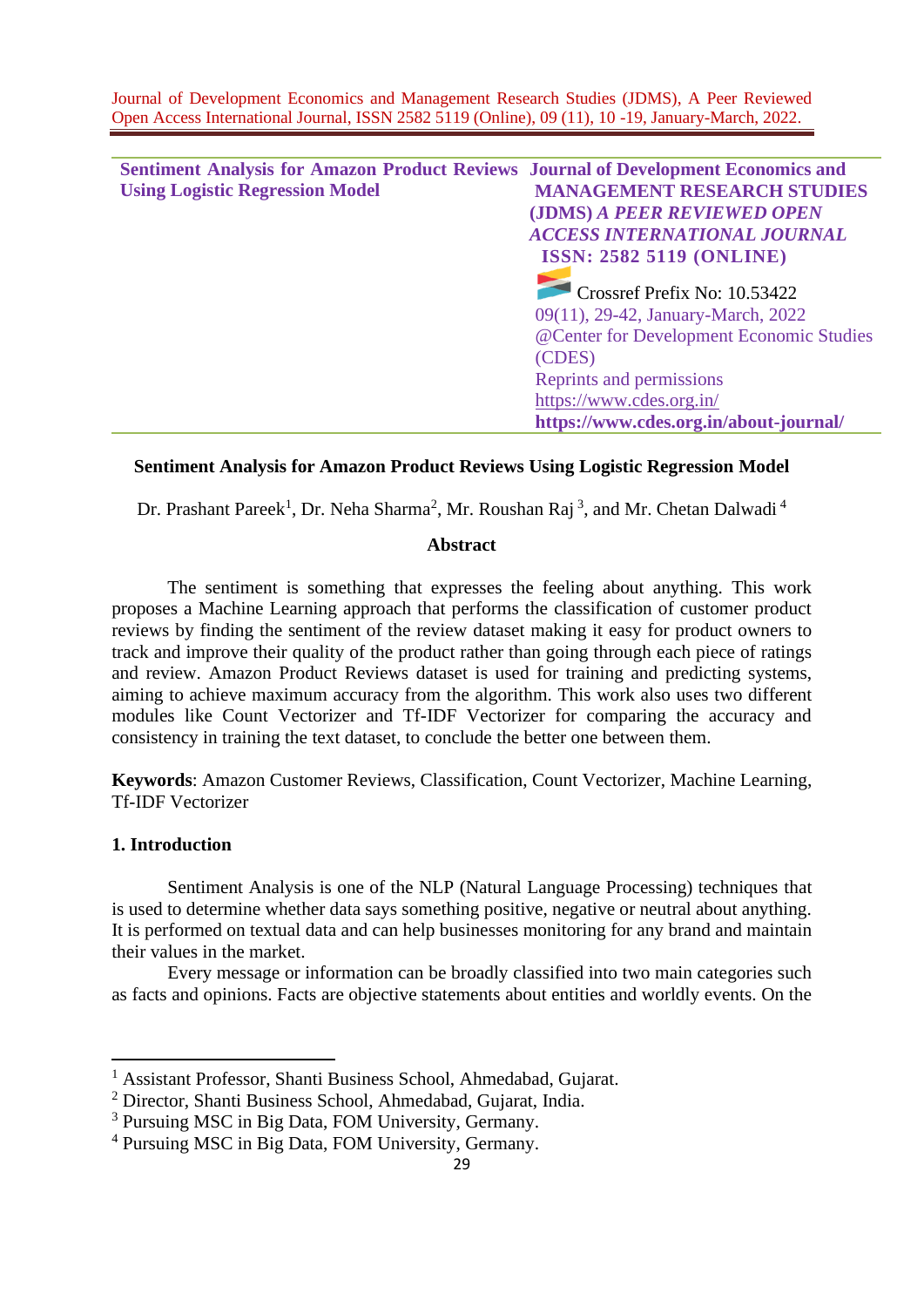other hand, opinions are subjective statements that reflect people's sentiments or perceptions about the entities and events [3].

Moreover, in today's world, buyers are more intended to check the reviews before buying online products. These product reviews are also significantly utilized to learn the sentiments. On Amazon, the rating can be between 1 to 5. Here, 1 states the worst while 5 denotes the best on a satisfactory level. But, in some instances, there is a mismatch between customers' reviews and ratings. So, it is important to find those mismatched ratings, as they may affect the result of the algorithm [1].

If the user talks about any product, this model gives the resulting sentiment as Positive or negative in the binary form, where 1 denotes the positive and 0 denotes the negative. For example, if a review reads like "This is a very good product...I love the functional features of this...", then the review will be marked as positive as the words "love", "good" etc. are of positive sentiments. Similar things go for negative sentiments and reviews.

## **2. Work Flow**

The model of this system-flow describes the total completion from beginning to end. It describes the sequence in a simple manner. First of all, this system acquires the data which is collected from Kaggle. The dataset is in a zipped format as it contains a lot of reviews. It has separate Training Data and Testing Data with a huge number of reviews.

Then, some pre-processing of the data is done. It contains a lot of technicalities which are discussed in the paper later in detail. After the pre-processing of the data, the LR (Logistic Regression) model is built. Here, we use the dividing of data into a training set and testing set, by split function. The training and testing data ratio which is kept is 3:1, that is like 75% of the data is split and used for training the model, while 25% of data are used for testing the model. Then the model is regularized. On executing the LR model of the system, the model shows the results and it can be seen how accurately the system is giving the result. Classified results of each of the reviews can be seen, which will be given in a binary form, i.e., 1(positive) or 0(negative).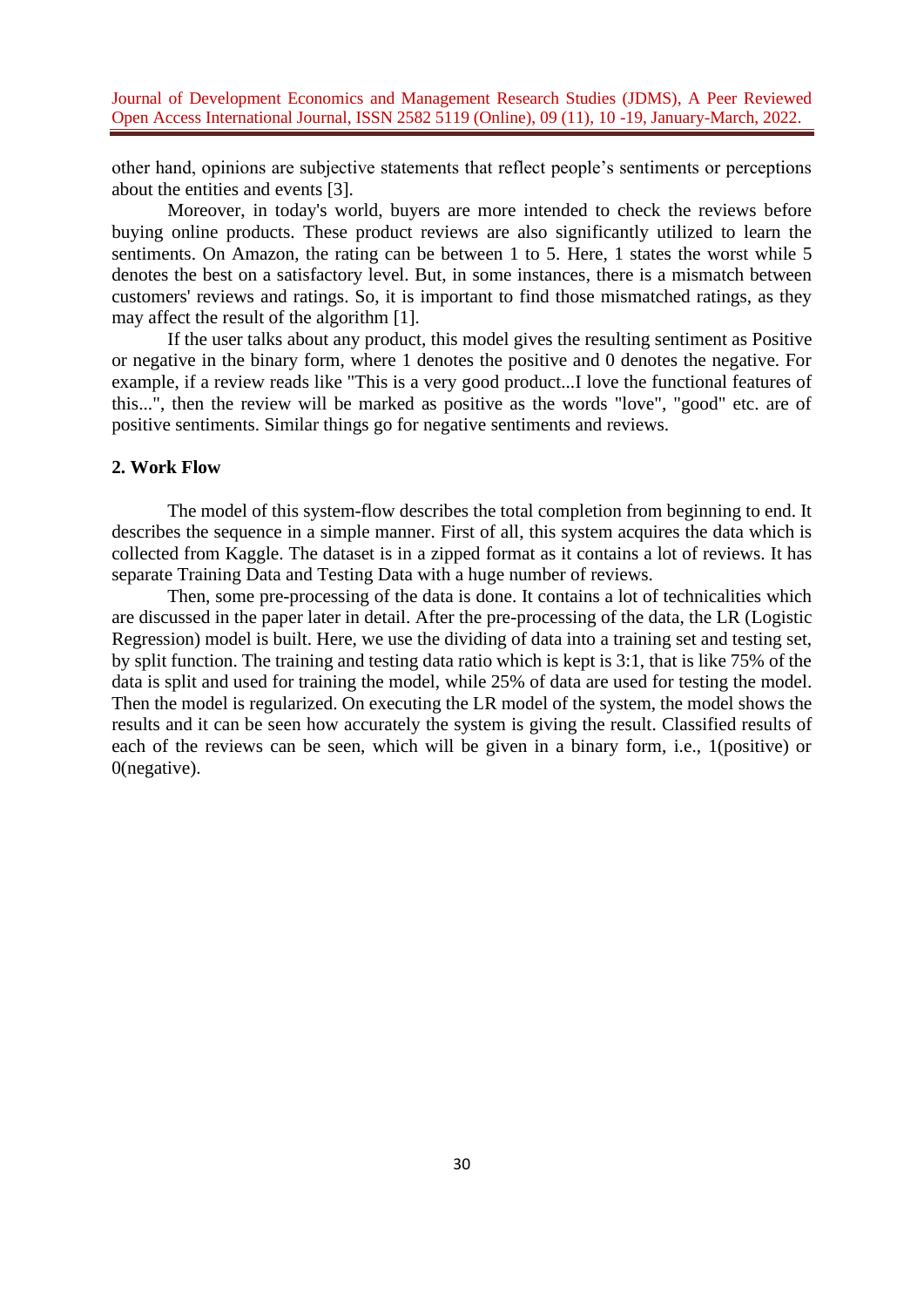

**Figure 1**: Flow Diagram of the Module

Figure 1 describes the algorithm run right from the beginning of the system to how it is going to predict the output.

## **3. Methodology**

## 3.1 Data Acquisition

The Dataset which is being used by the system is extracted from Kaggle (Amazon Reviews for Sentiment Analysis). It has some lakhs of reviews, which have been labelled as review and rating. So, it contains the reviews of customers along with the rating they have provided. The other thing about this data is that there is no categorization of the products. So, we can't get the idea that the reviewer is talking about which product. Moreover, it can't categorize the data like electronic items, Furniture, Cosmetics etc and check the sentiments in a particular section or product. But surely, with that much amount of large data, the system is going to get a lot of reviews and can feed it to the system and see interesting results [2].

#### 3.2 Libraries

Some important libraries needed for the model to work are NumPy, Pandas, RE (Regular Expression), Count vectorizer, LR (Logistic Regression), accuracy score and Sklearn.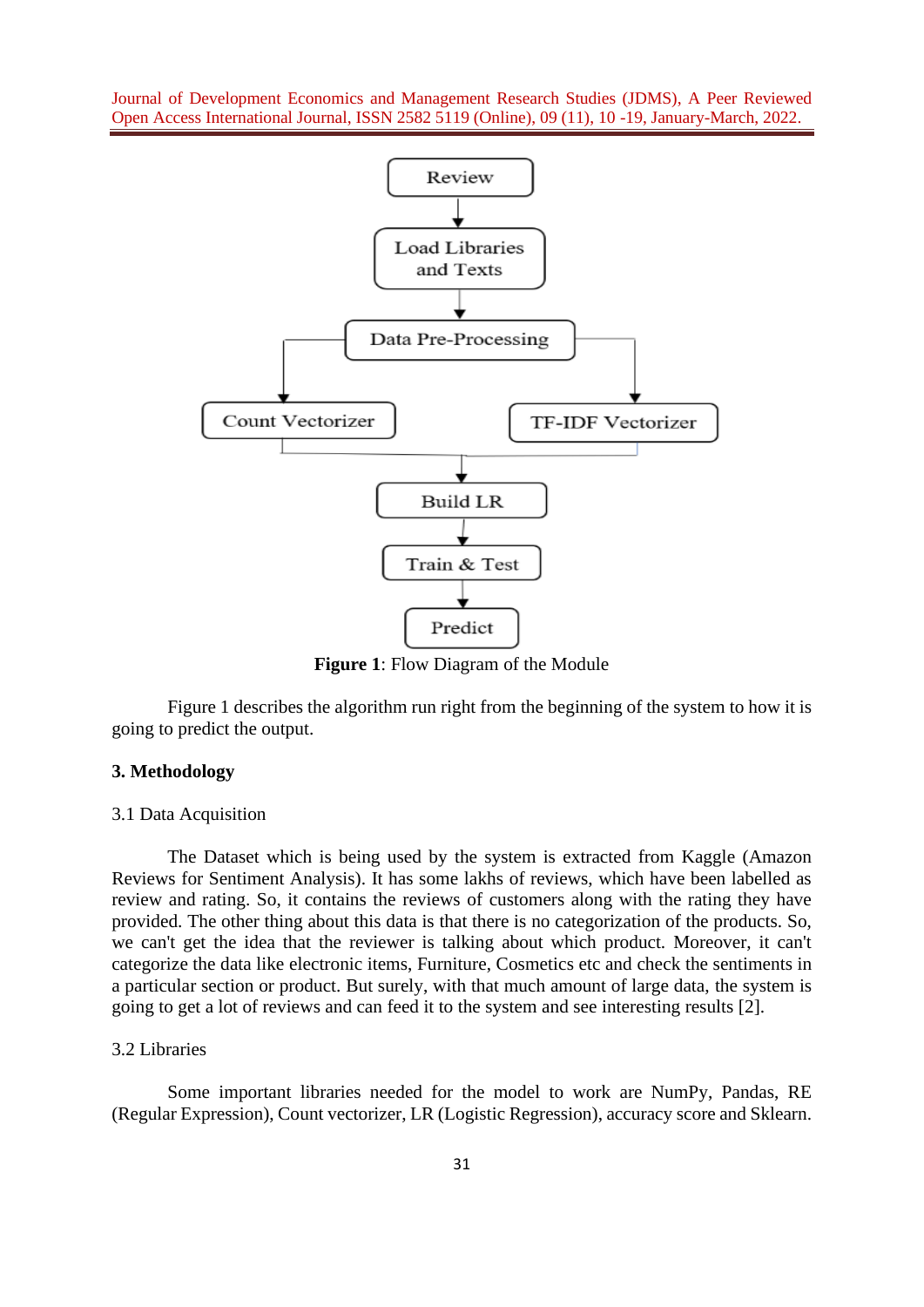### 3.3 Data Pre-processing

For the text pre-processing, the model uses the RE (Regular Expression) library. Here, extract all the non-alpha-numeric and which are Capital characters. Then convert the entire review in lower case. Moreover, wherever there are non-alpha-numeric characters, special characters and non-ascii characters, it will be substituted with space as these don't play any part in sentiment analysis. So, now the system has ASCII characters for the review texts. Similarly, this will be implemented on training texts and testing texts too [9,11].

#### 3.3.1 Sentiment Tokenization

Tokenization is one of the pre-processing techniques used in sentiment analysis for converting text into tokens before transforming it into vectors. It is very much easier to filter out the unnecessary tokens. We can do it by converting a document into paragraphs, or sentences into words. In this work, the reviews of customers are converted into words [17].

#### 3.3.2 Stop words

They are commonly occurring words, which are not important for the context of the data. They also have no contribution for any deeper meaning or do not play any part in analysing the sentiment [10].

## 3.3.3 Normalization

Some words have the same meaning but different styles of writing. So, it needs to be processed correctly so that model doesn't treat it differently. For example, we can take "100" and "hundred" as equal or "Mango" and "mango" as equal.

3.4 Feature Extraction: 3.4.1 Count Vectorizer

It is one of the libraries from Sklearn feature extraction. The Count vectorizer uses a bag of words approach that ignores the text structures. It is efficient in only extracting the information through the word counts. So, first of all, it will transform each document in a vector form. And the input of the vector is taken as an occurrence count for each unique word from the document [16].

Now, suppose there are "m" documents in the corpus (for the collection of data, which we want to analyse) and "n" number of unique words in the document, the Count Vectorizer will transform itself to an "m\*n" sparse matrix.

Count Vectorizer follows two steps to form a sparse matrix: fit and transform. In the fitting process, the vectorizer reads and counts the total number of words for the corpus. Then it assigns an index for each word [6]. The next step is the transformation of the fitted data. The occurrence of each unique word is counted in each document.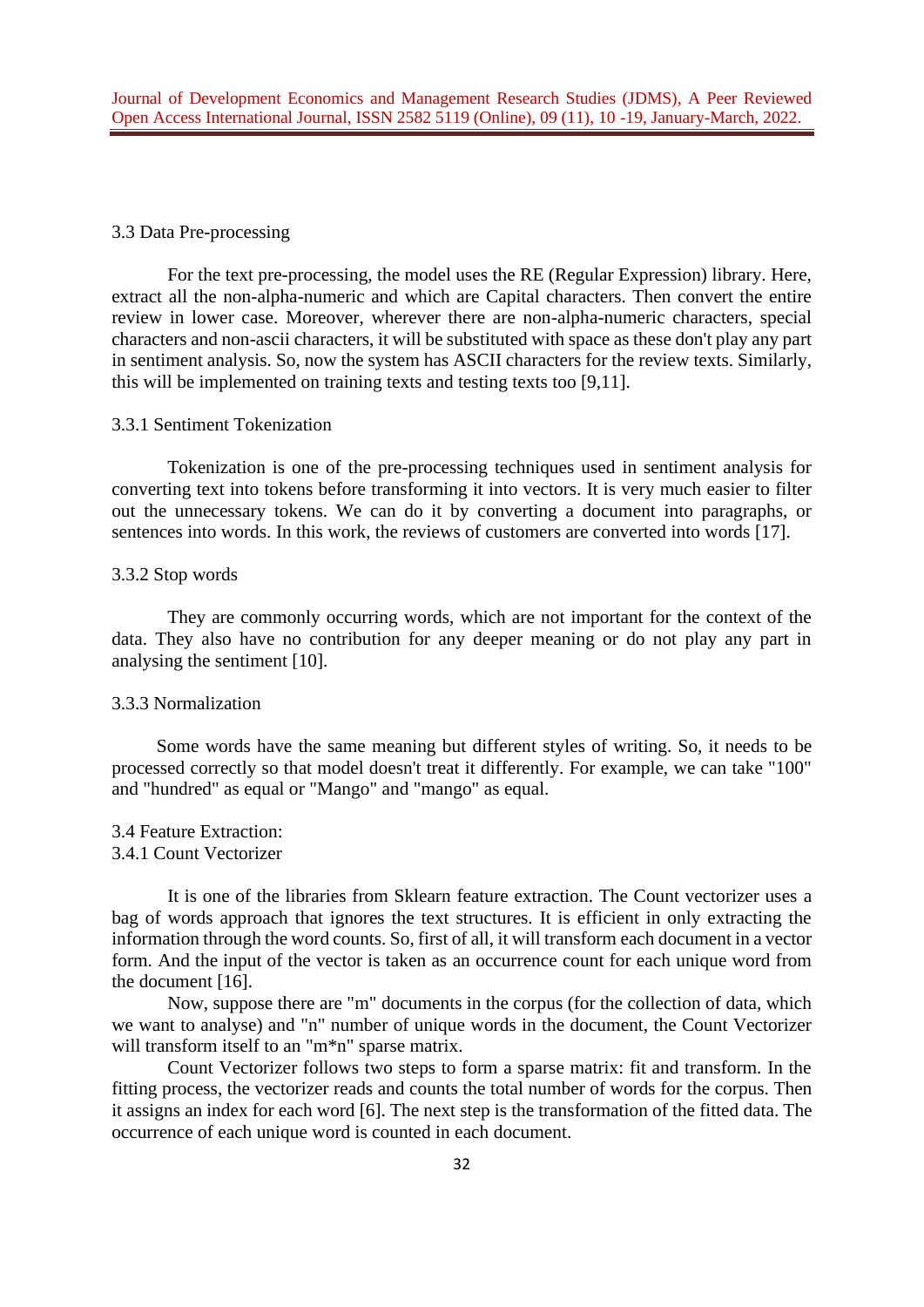## 3.4.2 Tf-IDF Term Weighting

Some words like 'a', 'is', 'the' etc. are very less meaningful when it comes to analyzing the sentiment of any document. If we have to feed the direct count data to any classifier, the terms will shadow the frequencies of rarer or other interesting terms in the model. So, to reweight the count features into floating-point values which are suitable by the classifier, the tfidf transformer is commonly used [4].

Tf means 'term-frequency' while the Tf-IDF means 'term frequency-inverse document frequency.

The formula used to compute the tf-idf of a term 't' of a document 'd' in a set is:  $tf - idf(t, d) = tf(t, d) * idf(t)$ 

Equation 1 Tf-IDF Vectorizer Formula

and the idf is computed as:

$$
idf(t) = log \left[ \frac{n}{df(t)} \right] + 1 (if smooth_{idf} = False)
$$

## Equation 2 IDF Equation

Where n is the total number of documents in the document set and df(t) is the document frequency of t; the document frequency is the number of documents in the document set that contain the term 't' [8].

3.5 Algorithm

The model uses the Logistic Regression Approach. This algorithm predicts the probability of an outcome that has two values. Linear Regression is not an appropriate algorithm for predicting the value of a binary variable, because it can predict the value outside a range (can be other than 0 or 1), but since logistic regression gives the binary result here, it is a very good approach for this system. Also, the logistic regression produces a curve that gives a limited value between 0 and 1. So, Logistic Regression is used when the dependable variable(target) is categorical, as in our case [11].

Logistic Regression can be of 3 types: Binary, Multinomial and Ordinal. The Binary gives the result as 2 possibilities, whereas Multinomial provides 3 or more categories without ordering like which of the food type is preferred more out of veg, non-veg or vegan. Lastly, Ordinal makes a category of 3 or more but considers the ordering too, like ranging from 1 to 5.

## 3.5.1 Decision Boundary

A threshold value is set to predict the class to where data belongs to. Say if in this Sentiment model, if predicted value  $\ge$  = 0.5, then it classifies as Negative sentiment otherwise Positive [7].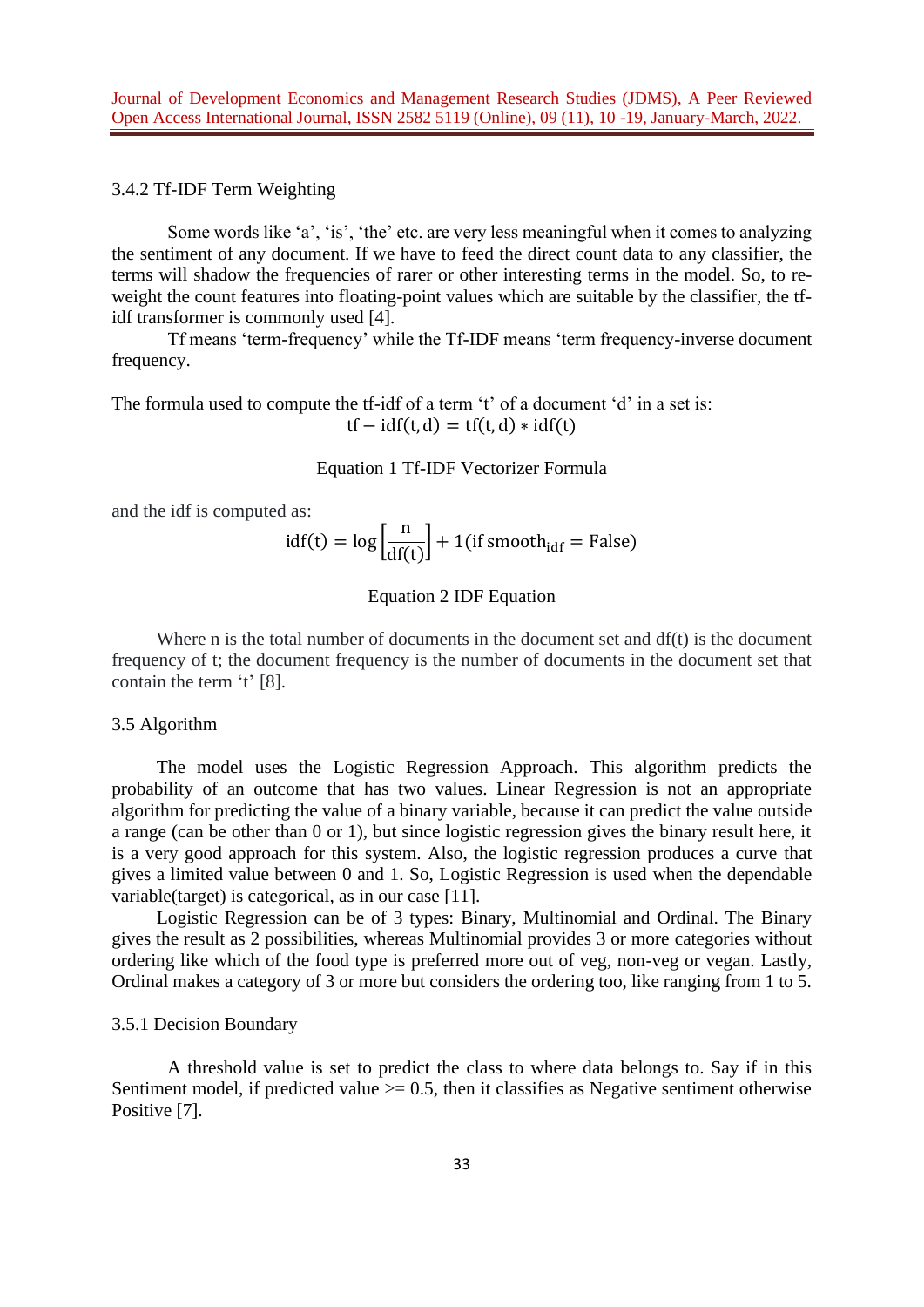### 3.5.2 Accuracy Score

The accuracy score is another function of the SkLearn library, which computes the accuracy. In multilabel classification, this function returns the accuracy of the subset.

### 3.5.3 Training and Testing Split

The model uses the 'train\_test\_split' method, where the data is divided as 75% for the training set and 25% for the testing set.

## 3.5.4 C-Value

It is the method to regularize the model over the top of the data. It can be called the 'Inverse Strength of Regularization'. The system uses 5 different values of 'c' as 0.01, 0.05, 0.25, 0.5 and 1.0. As the value of 'c' increases, so does the regularization [5,18].

### 3.5.5 Regularisation

It is the method to improve performance over the unseen data. This method is used to avoid over-fitting. According to Ian Goodfellow, Regularization is a modification that we make to an algorithm(learning) that is intended to reduce its generalization error but not its training error [8].

In other words, we can say that this method is used to train models that generalize better on unseen data. This doesn't memorize the model, and does work well for any unseen data too. Thus, this improves the performance of unseen data.

#### 3.6 Review Analysis

 Now, comes the time to predict the data through the model which is created. One of the predictions displayed as "[1]" and when the test set was verified, it showed the same "[1]" for the same predicted piece of text. Now to show that particular review from the user, it read : "stunning even for the non-gamer this soundtrack was beautiful it paints the scenery in your mind so well i would recommend it even to people who hate video game music i have played the game chrono cross but out of all of the games i have ever played it has the best music it backs away from crude keyboarding and takes a fresher step with grate guitars and soulful orchestras it would impress anyone who cares to listen". As discussed earlier, "[1]" denotes the positive sentiment of a review while "[0]" denotes the negative sentiment of a review. Now you can read the above review and observe that it is giving positive feedback to the whatever product he bought.

#### 3.7 Sentiment Classification

The pre-processed data is taken as input, put over the LR model built and generates an output. So, finally the model can classify the reviews as positive  $(1]$ ) and negative  $(0]$ )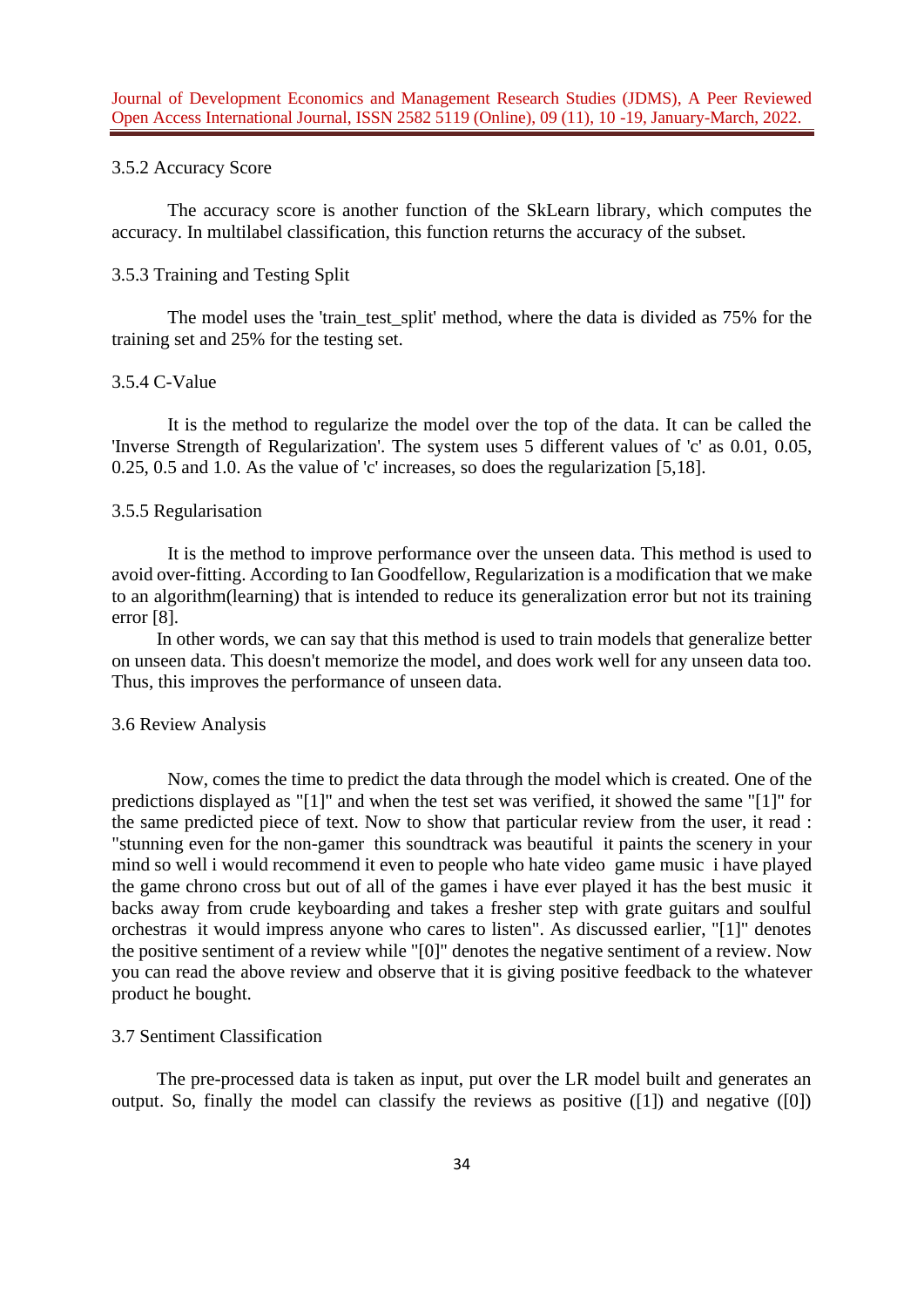sentiment. The output is generated in binary form. Thus, the motive of the model is fulfilled in the case of output generated, but we will further get into the result.

# **4. Results**

 The main aim of this paper is to generate fair results on the basis of the model built. No one wants to spend a lot of time analysing the quality and response from the customer toward their product. This system achieves an accuracy of about 80-90%, which is quite a good level of accuracy in such a large amount of data that it processes.

The experiments performed upon this model with the use of the CountVectorizer method gives a decent result. The testing is done with a range of different amounts of datasets taken at once. This result shows a little change in accuracy for each of the datasets taken into consideration. So now let's see the result for 10k, 100k, 300k and 500k of data when they are trained once with CountVectorizer and once with Tf-idfVectorizer.

| $C-$  | Tf-idf accuracy | CountVectorizer |
|-------|-----------------|-----------------|
| value |                 | accuracy        |
| 0.01  | 71.12           | 83.88           |
| 0.05  | 82.64           | 85.28           |
| 0.25  | 84.44           | 85.88           |
| 0.5   | 84.96           | 85.76           |
| 1.0   | 86.12           | 85.48           |

Table 1: Result for 10k review data for different c-values

Table 2: Result for 100k review data for different c-values

| c-value | Tf-idf   | CountVectorizer |  |  |
|---------|----------|-----------------|--|--|
|         | accuracy | accuracy        |  |  |
| 0.01    | 71.52    | 87.54           |  |  |
| 0.05    | 83.54    | 88.65           |  |  |
| 0.25    | 85.78    | 88.21           |  |  |
| 0.5     | 86.85    | 88.56           |  |  |
| 1.0     | 87.23    | 88.24           |  |  |

Table 3: Result for 300k review data for different c-values

| c-value | Tf-idf   | CountVectorizer |  |  |
|---------|----------|-----------------|--|--|
|         | accuracy | accuracy        |  |  |
| 0.01    | 85.8     | 88.81           |  |  |
| 0.05    | 87.7     | 89.57           |  |  |
| 0.25    | 89.2     | 89.63           |  |  |
| 0.5     | 89.51    | 89.29           |  |  |
| ി∩      | 89.74    | 89.08           |  |  |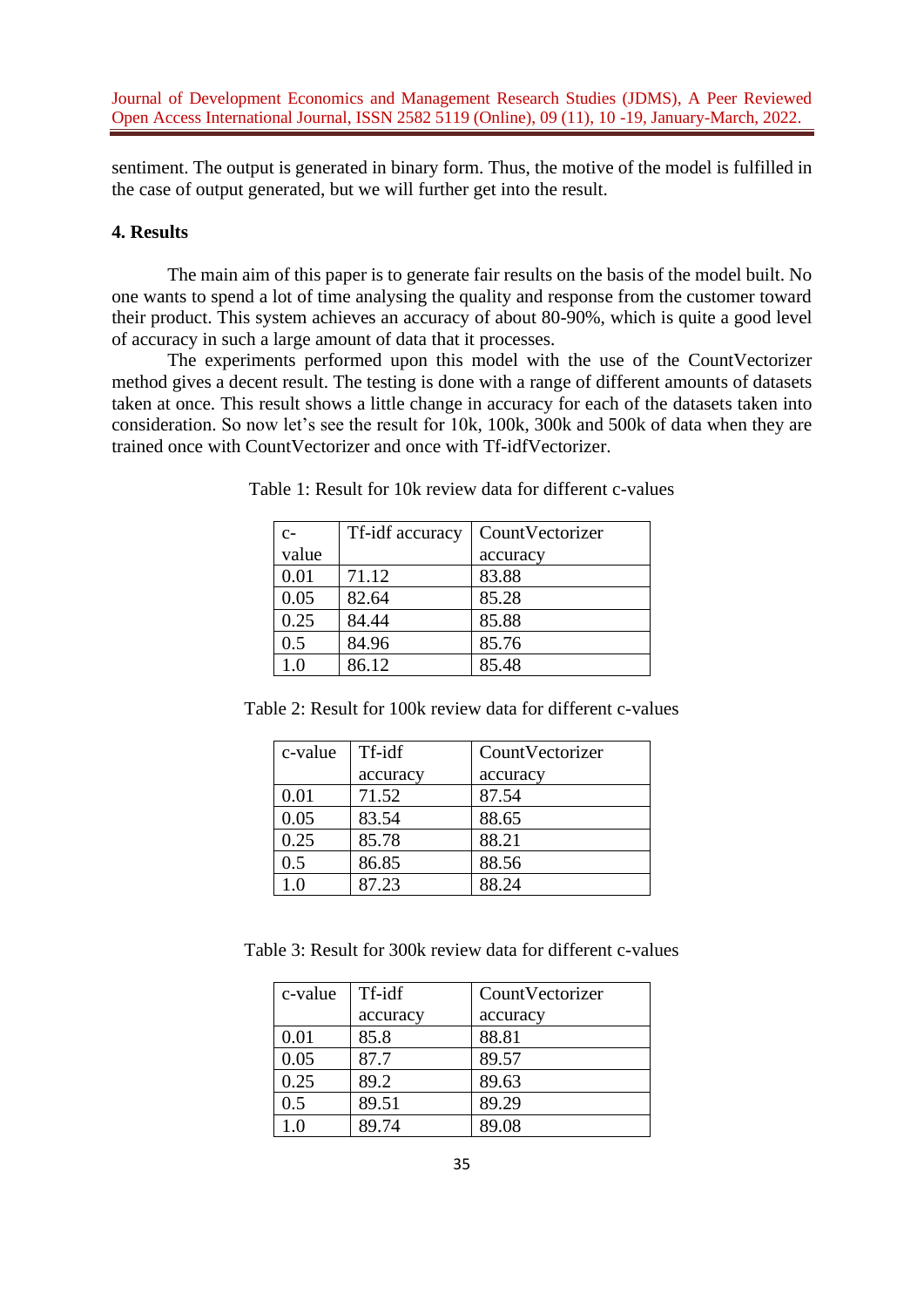| c-value | Tf-idf   | CountVectorizer |  |
|---------|----------|-----------------|--|
|         | accuracy | accuracy        |  |
| 0.01    | 86.52    | 89.22           |  |
| 0.05    | 88.31    | 89.97           |  |
| 0.25    | 89.59    | 89.94           |  |
| 0.5     | 90.03    | 89.81           |  |
| 1.0     | 90.21    | 89.69           |  |

Table 4: Result for 500k review data for different c-values

Apart from the accuracy, this system shows the F1 Score and Precision Score [15]. The overall average precision score of both CountVectorizer and Tf-IDF Vectorizer is increasing smoothly and varying from 0.93 to 0.96, whereas the F1 score is varying from 0.86 to 0.90 and here the Tf-IDF Vectorizer is performing better than the CountVectorizer.

Table 5: F1 Score and Average Precision Score of CountVectorizer and Tf-IDF Vectorizer

|           |               | 10k  | 100k | 300k | 500 <sub>k</sub> |
|-----------|---------------|------|------|------|------------------|
|           | <b>Tf-IDF</b> | 0.86 | 0.89 | 0.90 | 0.90             |
| F1 Score  | CountVect     | 0.85 | 0.88 | 0.89 | 0.90             |
| Average   | Tf-IDF        | 0.93 | 0.96 | 0.96 | 0.96             |
| Precision | CountVect     | 0.92 | 0.95 | 0.96 | 0.96             |

Now, look into the Precision vs Recall graph which the system generates from both the CountVectorizer and Tf-IDF Vectorizer: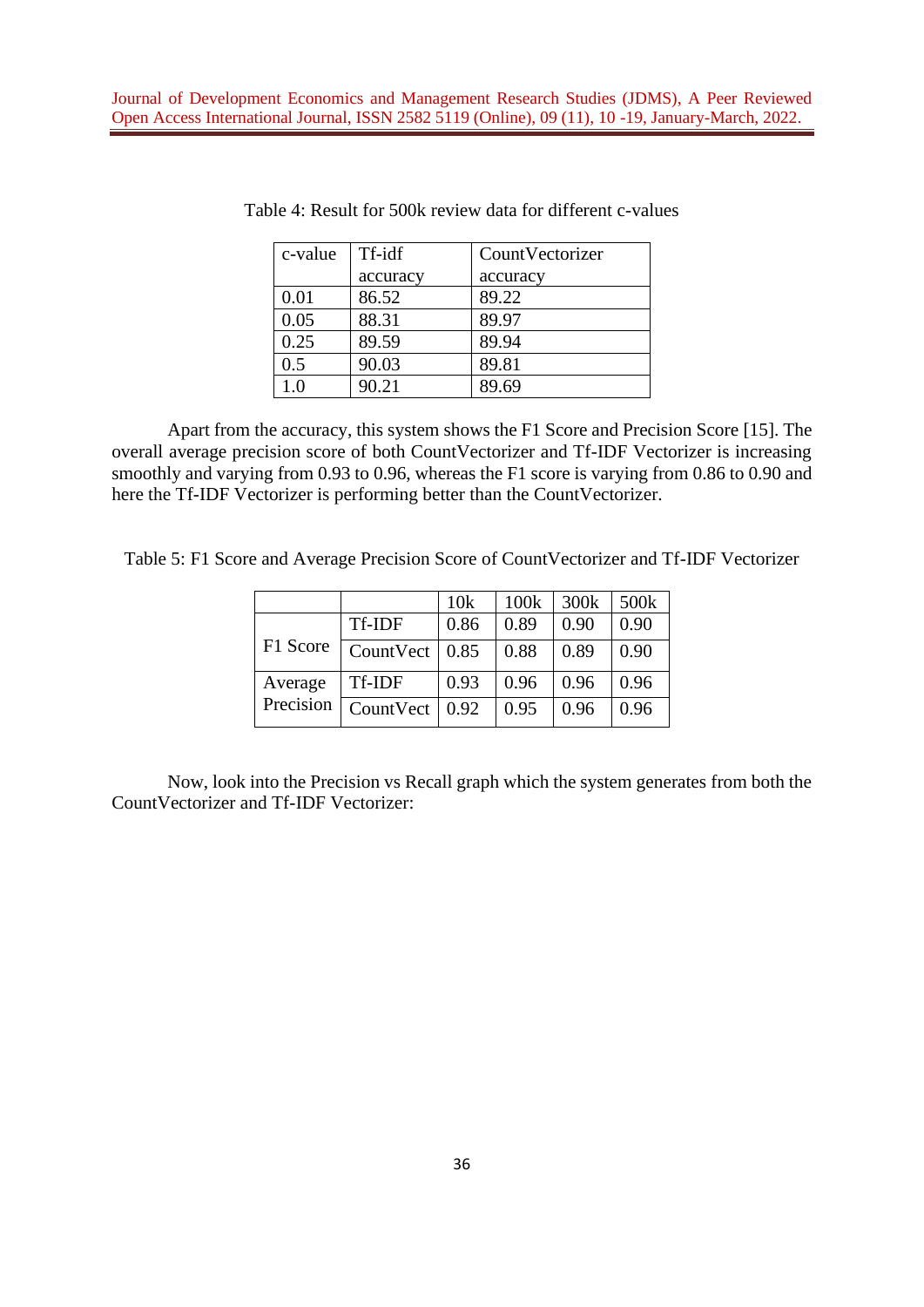

Figure 2**:** Precision vs Recall Curve for CountVectorizer

Figure 2 portrays the Count Vectorizer method from sklearn used for evaluating the performance of binary classification algorithms. It is often used in situations where classes are heavily imbalanced.



Figure 3**:** Precision-Recall Curve for Tf-IDF Vectorizer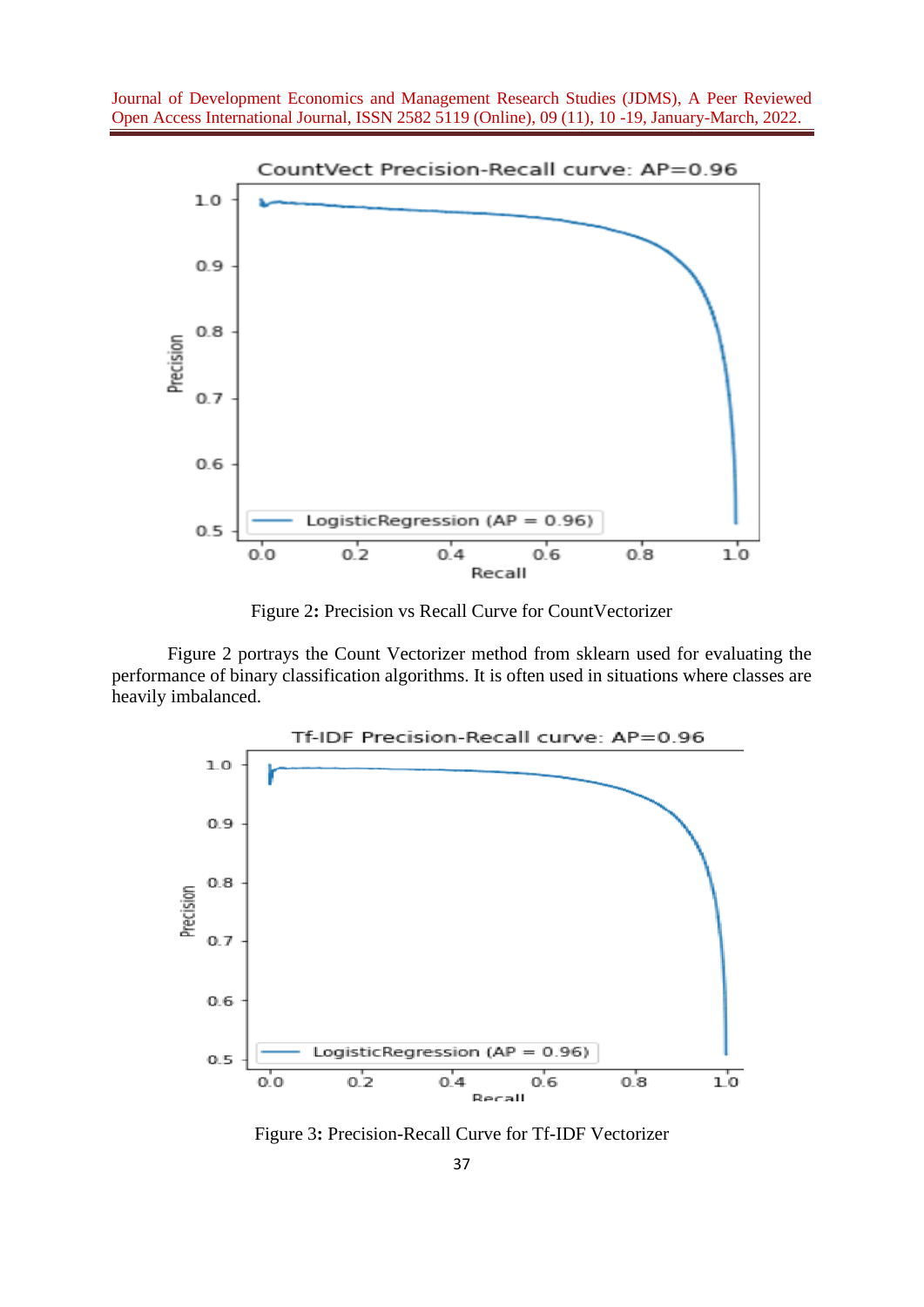Figure 3 denotes the performance of the classification.

These graphs help to know how good a model is predicting the positive class. Precision is referred to as positive predicted values. After this curve, have a look at the ROC Curve generated by the model. The ROC Curve means Receiver Operating Characteristics (ROC), which generally is a metric to evaluate the classifier output quality [13]. The ROC Curve features a True Positive rate on the Y-Axis while the False Positive rate on the X-axis.



Figure 4 shows the true positive vs false Positive graph, which generally is a metric to evaluate the classifier output quality.



Figure 5**:** ROC Curve for Tf-IDF Vectorizer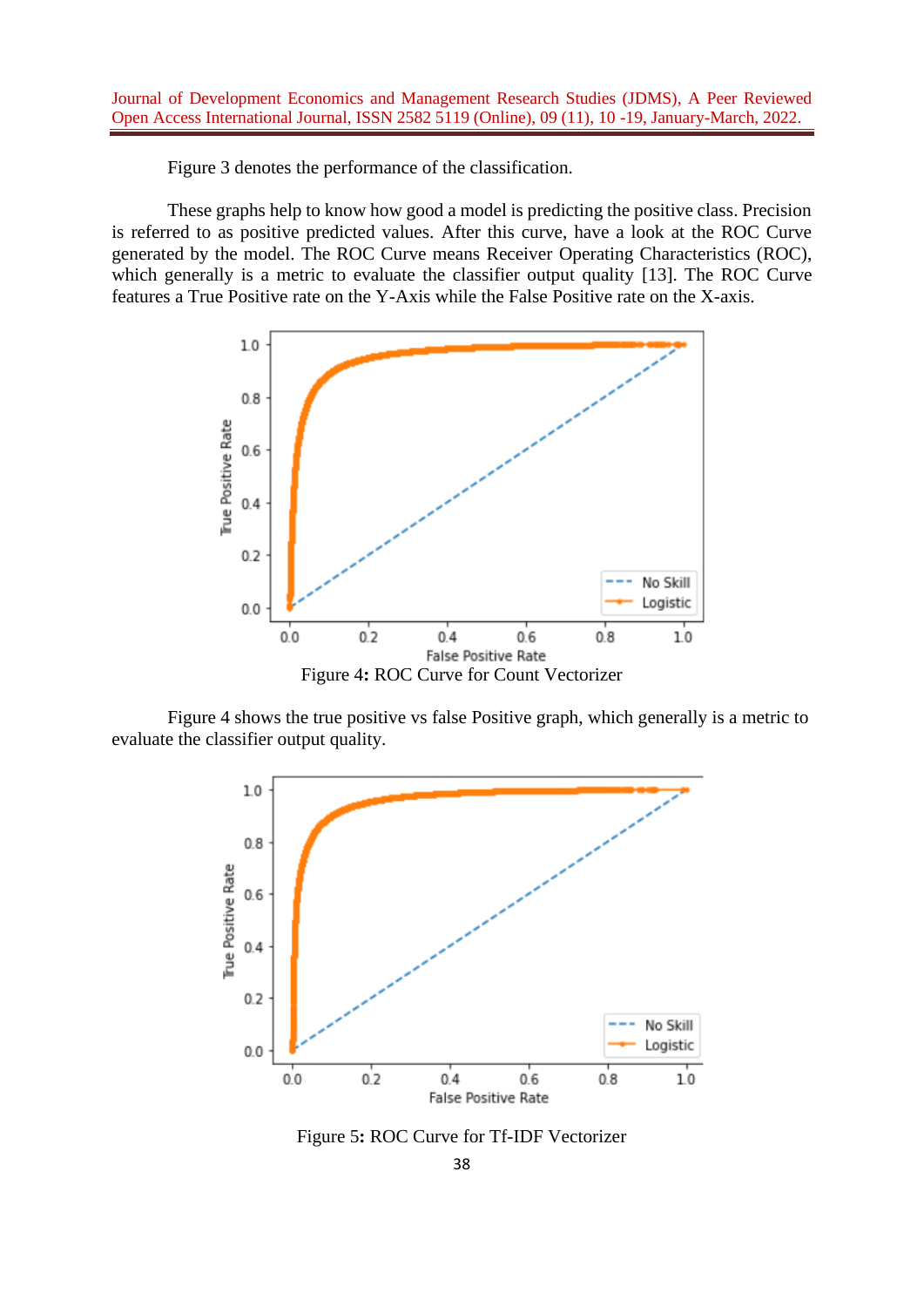Figure 5 shows the connection or trade-off between clinical sensitivity and specificity.

ROC curves are used in binary classification to study the output in the classifier. So, it is necessary to binarize the output if the output is not binary [14]. Given a threshold parameter T, the instance called as positive if  $X>T$ , where X is a continuous random variable, the TPR (True Positive Rate) is given by:

$$
\text{TPR}(T) = \int_T^{\infty} f_1(x) dx
$$

Equation 3 TPR (True Positive Rate) Equation

While the False Positive rate is denoted by:

$$
FPR(T) = \int_T^{\infty} f_0(x) dx
$$

Equation 4 FPR (False Positive Rate) Equation

The Confusion matrix for the CountVectorizer and the Tf-IDF vectorizer is also drawn in the module. The confusion matrix shows the performance measurement for ML classification problems. The output needs to be of two or more classes.<br> $[\begin{bmatrix} 30446 & 31460 \end{bmatrix}]$ 

[30835 32259]]



**Confusion Matrix** 

Figure 6: Confusion Matrix for CountVectorizer for 125k testing dataset Here, one can observe that for total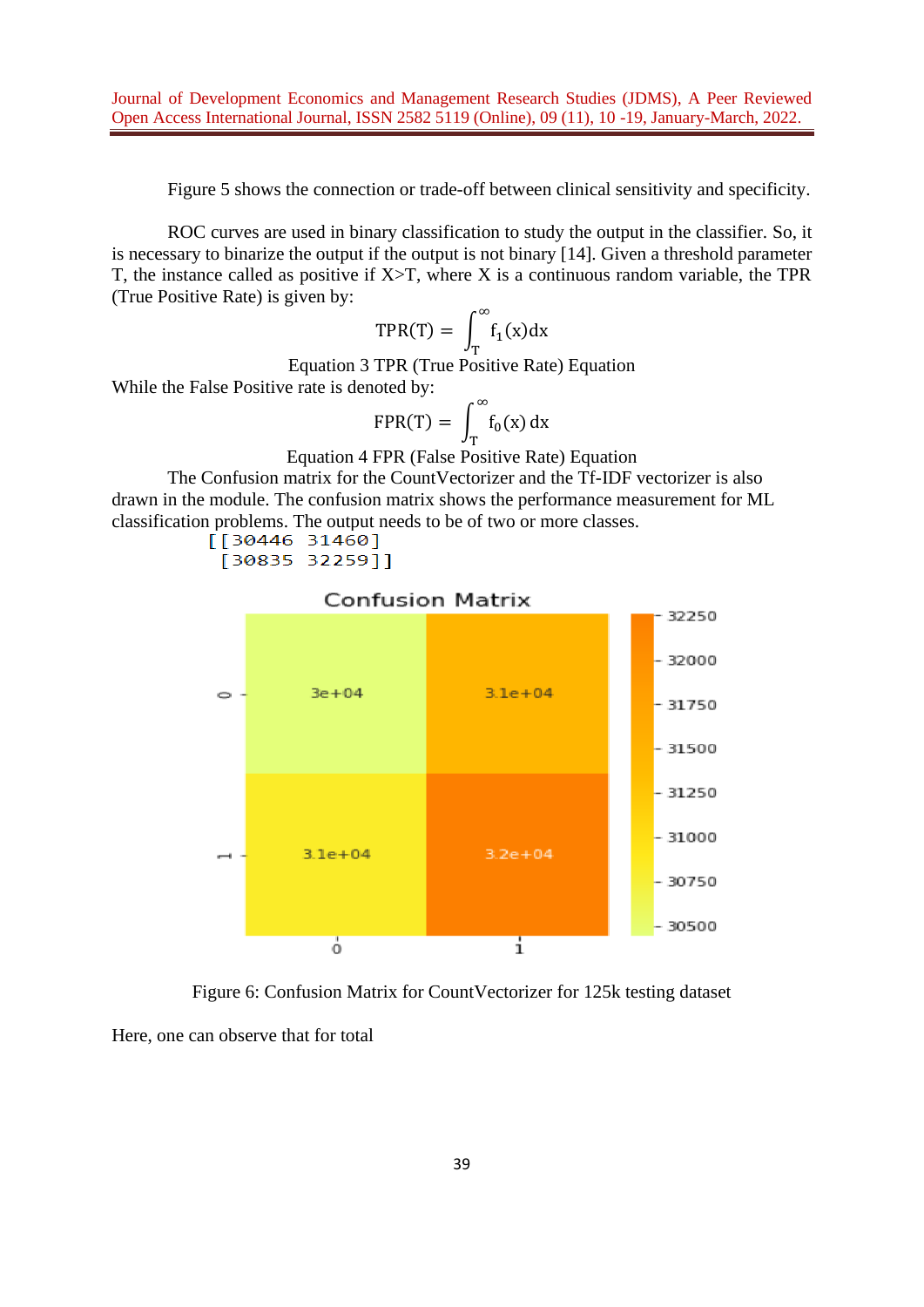

Figure 7: Confusion Matrix for Tf-IDF Vectorizer for 125k testing dataset 5. Conclusion

Sentiment analysis is one of the fastest-growing research areas, as it has a lot of scope and benefits. Though this research work started a decade back, still one can find a lot of improvements because the technology is improving day by day and so is the scope of sentiment analysis. This research work is showing a comparison of two methods of feature selection which are CountVectorizer and Tf-IDF vectorizer. One can easily conclude with the different results shown in the table that CountVectorizer is performing better than Tf-IDF Vectorizer, though, for a large amount of data, both the methods are achieving nearly 90% accuracy. With ranging from 83% to 90% of accuracy with different amounts of data, CountVectorizer is much more consistent as compared to Tf-IDF vectorizer. But when it comes to results, apart from accuracy, F1 Score and Precision-Recall score matters too. So, this work also presents the Precision vs Recall graph. Having a look at the F1 score, it can be observed that both the methods range from 0.85 and 0.90. Apart from that, the work defines the Average Precision Score, which ranges between 0.92 to 0.96 for both the methods. Lastly, the ROC Curve in Logistic Regression defines the best cut-off value for determining whether any new observation is a failure or a success [14]. The results also show the ROC Curve for both the methods. Similarly, a confusion matrix is also derived.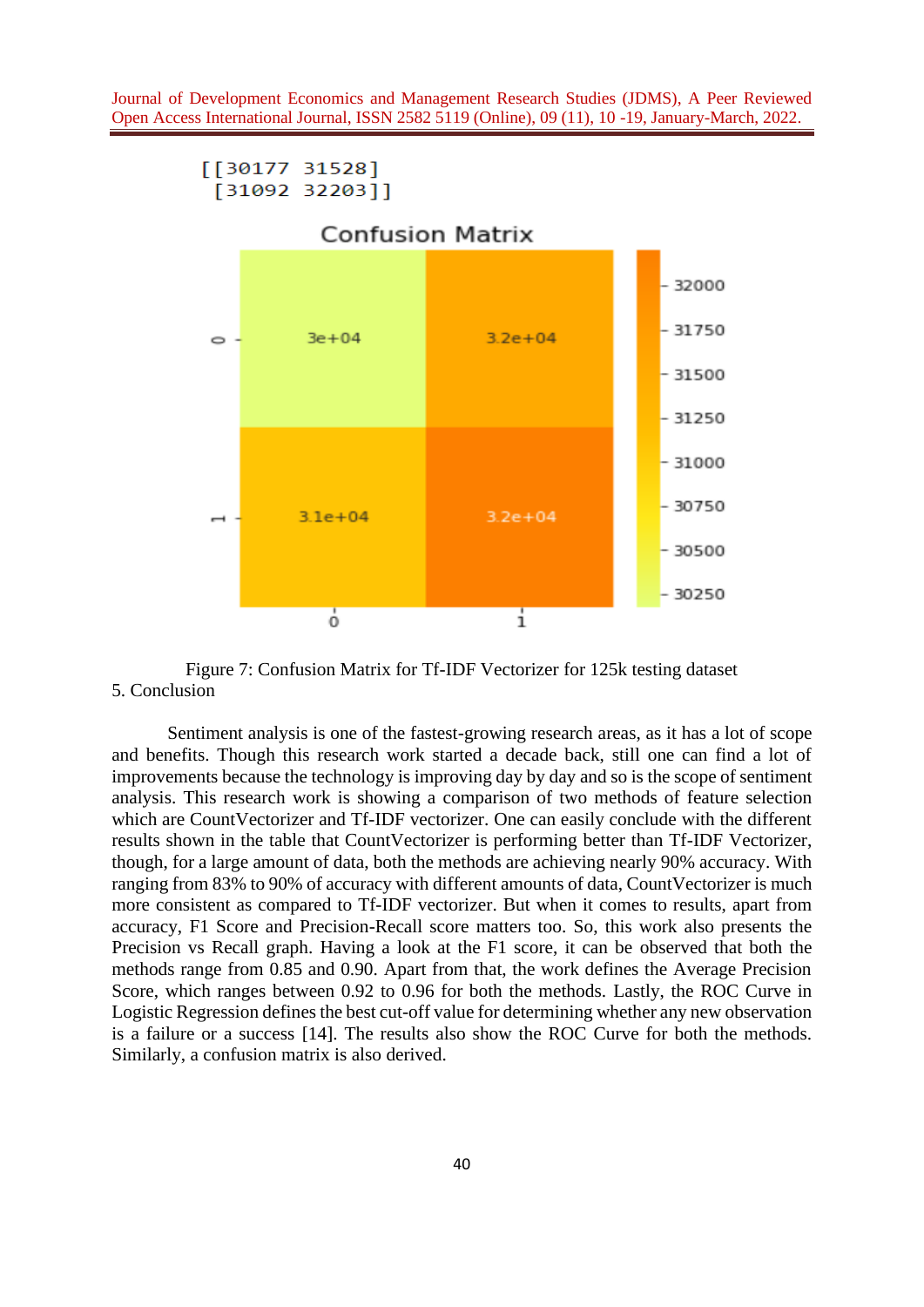Lastly, this work showing the comparison of two unique methods through the logistic regression model can further be deployed through various other models and algorithms, which may provide better accuracy in predicting the reviews of people and accurately classifying those sentiments. Deep Convolutional Neural Network is one such method that can be one of the options for researchers. Many of the Deep Learning techniques have been a popular area. These algorithms automatically learn new complex features. Further developments in the field of sentiment analysis are surely possible.

Social media is one such platform where data is being generated uncontrollably. Data is generated continuously and so are the challenges. There is a possibility of new linguistic features being created since social media has no grammatical foundations. Hence, classification accuracy may decrease unless the model evolves and understand those texts. Sarcasm Analysis will be one of the most challenging topics in the upcoming time, as people also use sarcasm in reviews and texts nowadays. The verbal irony should be closely analysed.

As these days, public opinion matters a lot, so a vast area of research to predict those opinions or sentiments is there. This work will not only be confined to the reviews but also for each and every sector where any text sentiment is having some value for bringing some business.

#### **References**

- 1. Haque T, Saber N, Shah F (2018). Sentiment analysis on large scale Amazon product reviews. 2018 IEEE International Conference on Innovative Research and Development (ICIRD).
- 2. Shrestha N, Nasoz F (2019). Deep Learning Sentiment Analysis of Amazon.Com Reviews and Ratings. International Journal on Soft Computing, Artificial Intelligence and Applications. 2019;8(1):01-15.
- 3. Bhatt A, Patel A, Chheda H (2016). "Amazon Review Classification and Sentiment Analysis. ", International Journal of Computer Science and Information Technologies. 2015;6.
- 4. D'souza S, Sonawane K (2019). Sentiment Analysis Based on Multiple Reviews by using Machine learning approaches. Third International Conference on Computing Methodologies and Communication.
- 5. Kumari Singh A, Shashi M (2019). Vectorization of Text Documents for Identifying Unifiable News Articles. International Journal of Advanced Computer Science and Applications. 2019;10(7).
- 6. Sarlis S, Maglogiannis I (2020). On the Reusability of Sentiment Analysis Datasets in Applications with Dissimilar Contexts. IFIP Advances in Information and Communication Technology. 2020. 409-418.
- 7. Mäntylä M, Graziotin D, Kuutila M (2018). The evolution of sentiment analysis—A review of research topics, venues, and top cited papers. Computer Science Review. 2018; 27:16-32.
- 8. Nirag Bhatt, T. and Swarndeep Saket, A., (2021). Sentiment Analysis using Machine Learning Technique: A Literature Survey. International Research Journal of Engineering and Technology (IRJET), 07(12).
- 9. Kawade, D. and Oza, D. (2017). Sentiment Analysis: Machine Learning Approach. International Journal of Engineering and Technology, 9(3), pp.2183-2186.